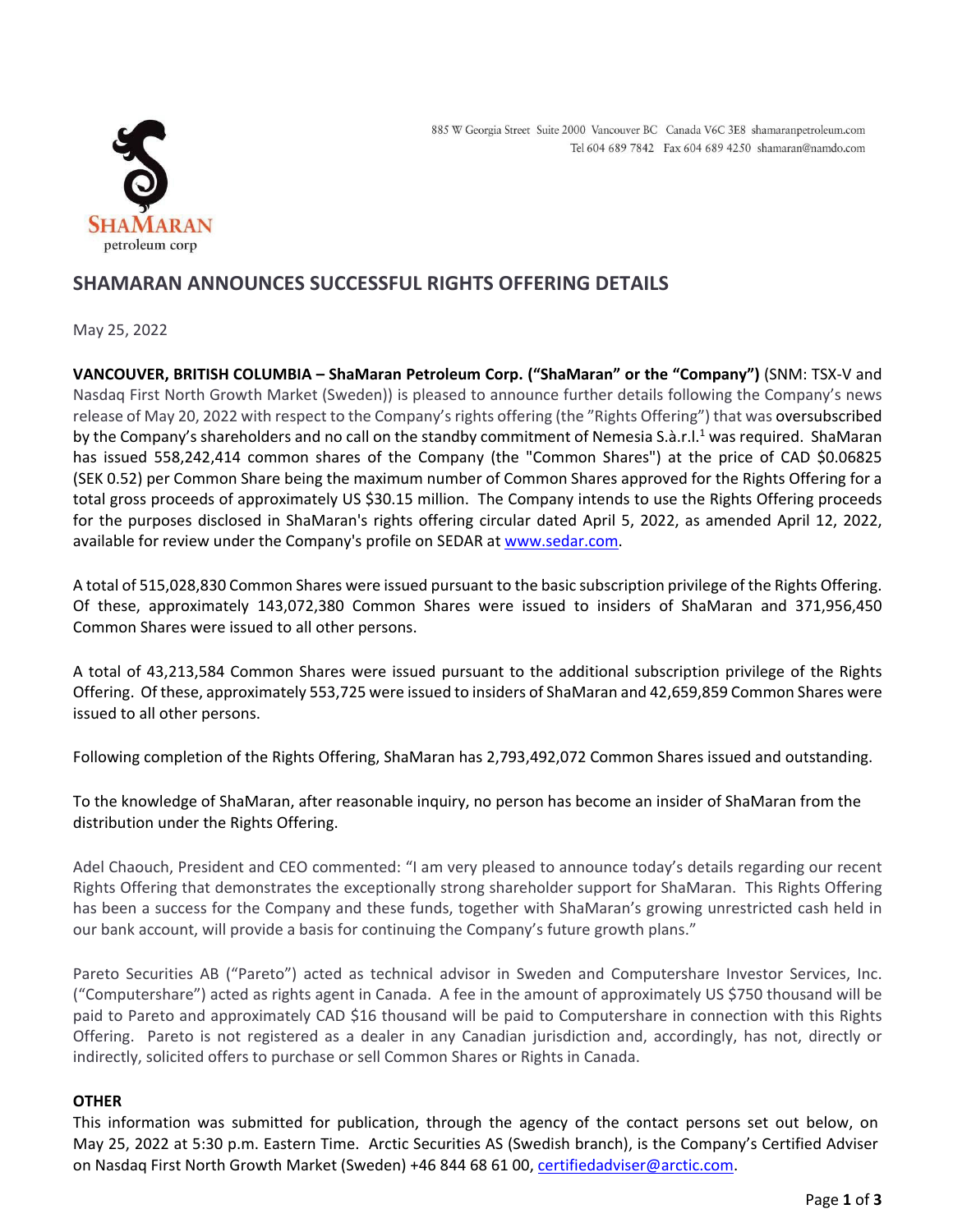Neither the TSX Venture Exchange nor its Regulation Services Provider (as that term is defined in the policies of the TSX Venture Exchange) accepts responsibility for the adequacy or accuracy of this news release.

### **IMPORTANT INFORMATION**

The information in this news release may not be released, distributed or published, directly or indirectly, in or into the United States of America, Australia, Hong Kong, Japan, New Zealand, Singapore, South Africa, Switzerland, or any other jurisdiction in which the release, distribution or publication would be unlawful or require any other measures than required by Swedish or Canadian law. Actions in violation of these restrictions may constitute a violation of applicable securities laws.

The subscription rights for the Company´s shares, and any shares that have been issued upon exercise of such subscription rights, have not been and will not be registered under the United States Securities Act of 1933, as amended (the "1933 Act"), or any state securities laws, and may not be directly or indirectly offered, sold, resold or exercised, as applicable, in the United States or to, or for the account or benefit of, any U.S. person (as those terms are defined in Regulation S under the 1933 Act) unless they are registered under, or the transaction is exempt from the registration requirements of, the 1933 Act and applicable state securities laws.

#### **FORWARD LOOKING STATEMENTS**

This news release contains statements and information about expected or anticipated future events and financial results that are forward‐looking in nature and, as a result, are subject to certain risks and uncertainties, such as legal and political risk, civil unrest, general economic, market and business conditions, the regulatory process and actions, technical issues, new legislation, competitive and general economic factors and conditions, the uncertainties resulting from potential delays or changes in plans, the occurrence of unexpected events and management's capacity to execute and implement its future plans.

Any statements that are contained in this news release that are not statements of historical fact may be deemed to be forward‐looking information. Forward‐ looking information typically contains statements with words such as "may", "will", "should", "expect", "intend", "plan", "anticipate", "believe", "estimate", "projects", "potential", "scheduled", "forecast", "outlook", "budget" or the negative of those terms or similar words suggesting future outcomes. The Company cautions readers regarding the reliance placed by them on forward‐looking information as by its nature, it is based on current expectations regarding future events that involve a number of assumptions, inherent risks and uncertainties, which could cause actual results to differ materially from those anticipated by the Company. Forward‐looking statements in this news release may include, without limitation, statements relating to the use of proceeds from the Rights Offering, the Company's growing unrestricted cash held in ShaMaran's bank account and the Company's potential future growth.

The Covid-19 virus as well as the Russia-Ukraine conflict and the related restrictions and disruptions that followed have had a drastic adverse effect on the world demand for, and prices of, oil and gas as well as the market price of the shares of oil and gas companies generally, including the Company's common shares. There can be no assurance that these adverse effects will not continue or that commodity prices will not decrease or remain volatile in the future. These factors are beyond the control of ShaMaran and it is difficult to assess how these, and other factors, will continue to affect the Company and the market price of ShaMaran's common shares. In light of the current situation, as at the date of this news release, the Company continues to review and assess its business plans and assumptions regarding the business environment, as well as its estimates of future production, cash flows, operating costs, and capital *expenditures.*

Actual results may differ materially from those projected by management. Further, any forward‐looking information is made only as of a certain date and the Company undertakes no obligation to update any forward‐looking information or statements to reflect events or circumstances after the date on which such